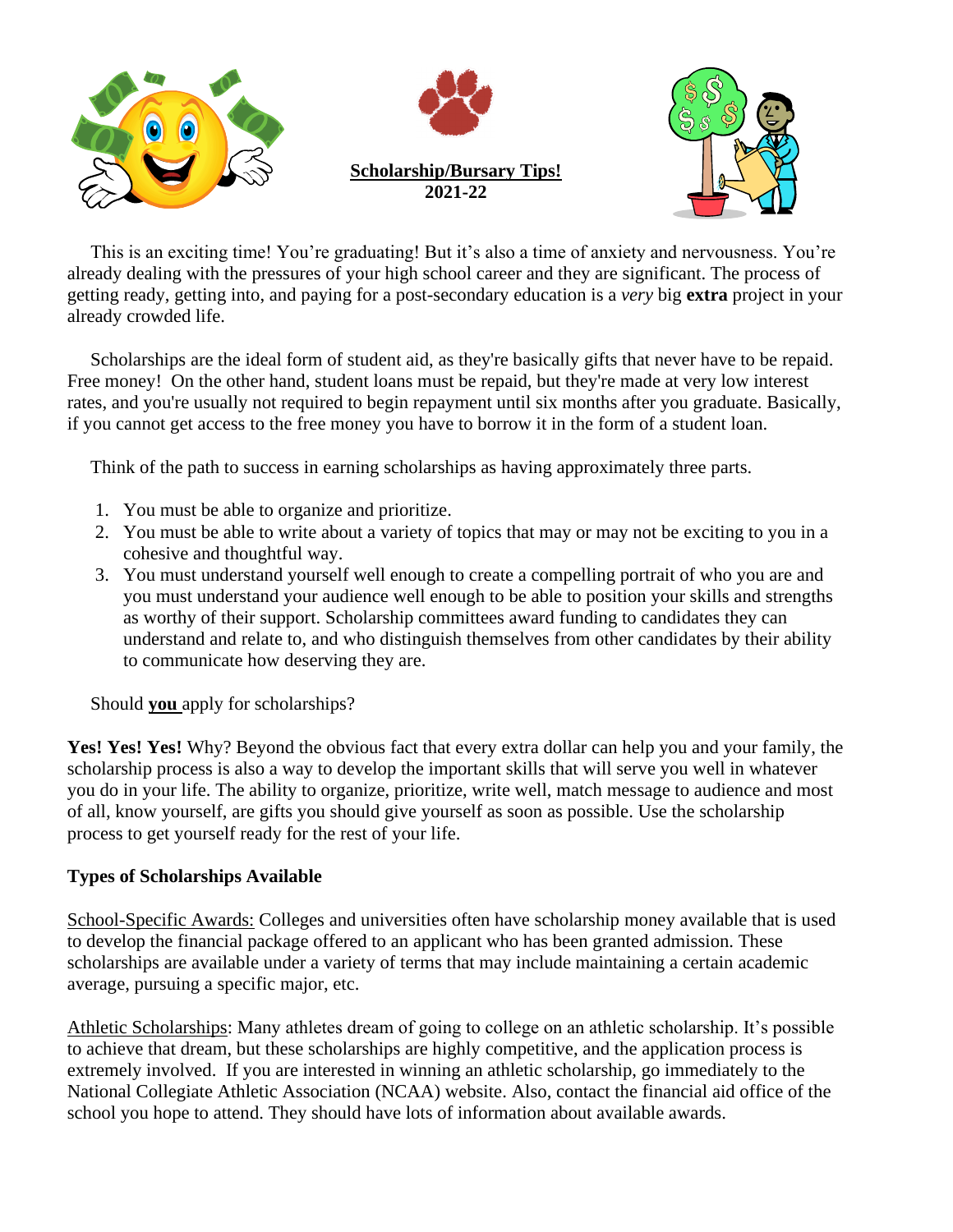Academic Awards: These merit-based scholarships are awarded by the college or university for academic achievement. Inquire about these awards at your school's financial aid office. You may not even have to apply for an academic award since they are often wrapped into the financial aid package offered by the school, based on your application.

Departmental Awards: Specific departments may have scholarships available to attract or retain students in the department's field of study. If you know what your major will be, contact that department to inquire about scholarships.

Private Organizations: There are thousands of private organizations that offer scholarship awards, ranging from \$50 to \$20,000 and more. Within the "private" category there are many types of organizations to consider, including corporations, religious organizations, unions, local service clubs, military (these scholarships are awarded in return for a tour of duty with the branch of the military supporting your education - be sure you're prepared to fulfill the terms of your scholarship agreement), and other organizations who wish to further their mission by supporting the education of students. This category of scholarships is the reason for using a web search engine to identify suitable opportunities.

## **Online Database of Scholarships**

The best source of scholarship information is contained in the **Internet**, through a variety of scholarship directory sites. You should go through the search process in more than one website. Then, make a combined list of scholarships. For example:

### *www.scholarshipscanada.com*

This interesting site offers a free search after registration and profile development. The search results include an indication of the value of the scholarship, maximum awarded, due date and relevance to your situation as well as a way to select offerings that are placed in a "my scholarships" folder.

### *www.studentawards.com*

This site also features a free search following profile development. Results can be organized by due date and a legend identifies awards available to Canadian students studying in Canada, the United States, or internationally.

One unique find from this search is titled, "Stuck at the Prom" sponsored by the Duck Brand duct tape company. The contest is open to residents of Canada and the United States. You must be 14 years or older and attend a high school prom in the spring. Participants must adorn themselves in stylishly "sticky" fashions made from duct tape and you must enter as a couple. There are three awards available, ranging from \$500 to \$2,500. *www.ducktapeclub.com*

## **Judging the Scholarship Application**

The evaluation of scholarship applications has some common characteristics:

a) The first step in the judging process is to eliminate as many non-qualifying applications as possible. This strategy reduces the application volume to a more manageable size. Incomplete applications are the first to go. It is not uncommon for an administrative staff person to compare your application to a checklist of initial criteria such as "all blanks on the form filled in," "no spelling errors", and reject any applications that don't meet these initial screens. Just think, you spent hours perfecting that essay, more hours gathering letters of recommendation, more hours assembling the documents, attaching them to the application in the correct order and it gets thrown out because of the word "admissoin" (sp). There's a message here: pay attention to detail. Get help to review your application. Even though you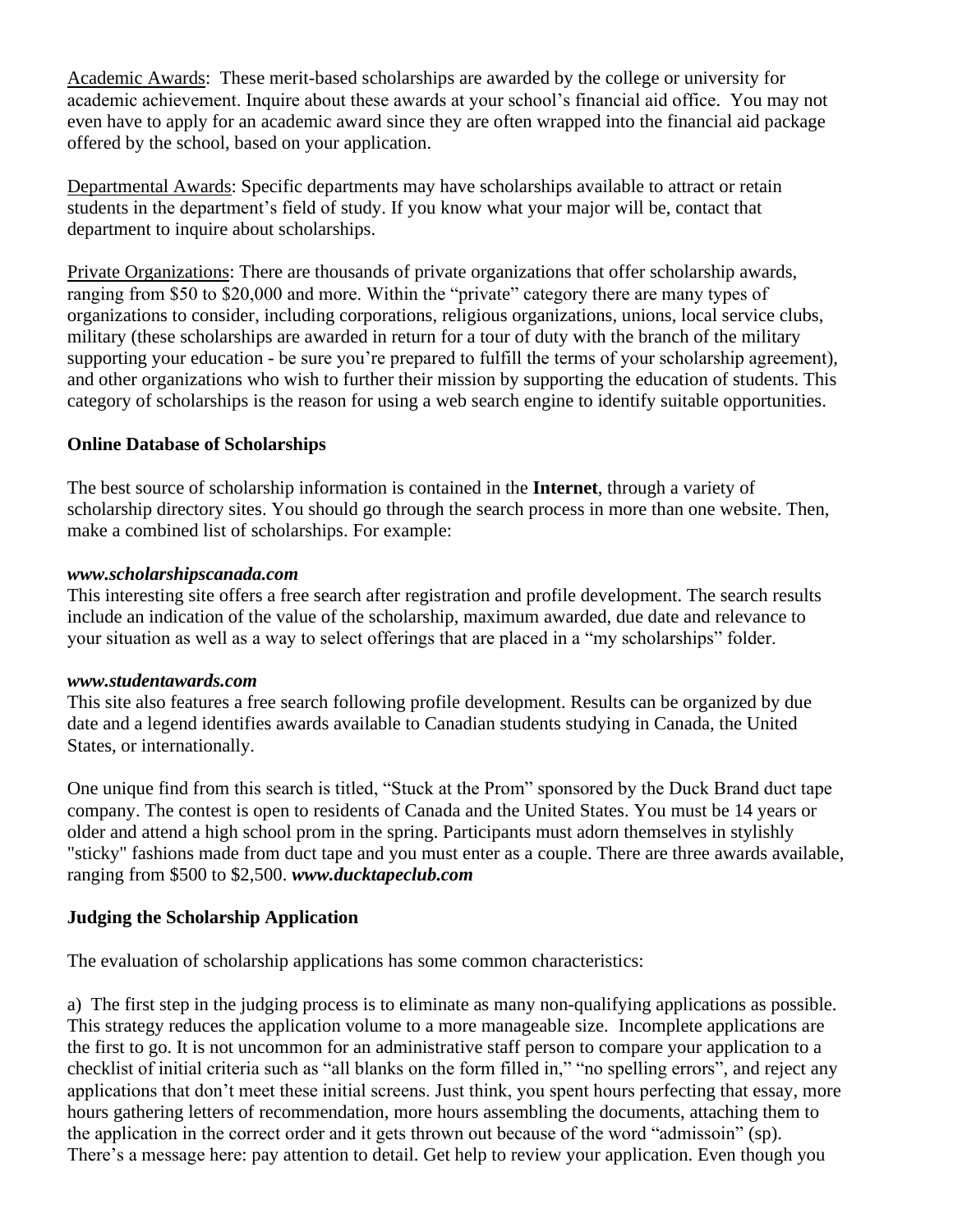may not have the best academic average in the pile or the longest list of extracurricular activities, if you're a good proofreader, you have a tremendous advantage working for you.

b) The participants in this round of judging will probably include paid staff and some or all of the judges. If academic achievement is important, evaluators may compare academic averages and eliminate any below a particular cutoff point. The criteria and intensity of scrutiny varies with the goals of the scholarship and the number of awards made. The purpose of this review is to eliminate more applicants.

c) This is the time that judges begin to look carefully at who is presenting her or himself for this scholarship. Does your package of academic success, extracurricular activities, leadership skills and achievements add up to a person worthy of their financial support? This process is subjective. Like anyone, judges will gravitate towards more likable candidates. They are much more likely to favour your cause if they can understand you and really sense that you have something valuable to offer that will be enhanced by support of your post-secondary education. This final stage may include judges picking personal favorites and arguing their merits to the panel, taking votes and re-votes. Finally, the winners will emerge. If you have followed the steps carefully, you may find yourself in the winner's circle.

## **Who Are You?**

 This is the question the scholarship award judges will be asking themselves as they review your application. Your job is to introduce yourself as someone who is deserving of the scholarship they will award. Who are you? If you're not sure, you will have a hard time explaining yourself to the judges. The following questions ask you to think about yourself in relation to the rest of the world and to understand what's special about **you**.

How would you describe yourself? How would your friends describe you? How would your parents describe you? How would your teachers describe you? Which parts of these descriptions are similar? Which parts of these descriptions are different and why? Ideally, how would you wish for people to describe you? What are the three most important events that have taken place in your life? Why are they important? What personal accomplishment makes you the proudest? What are your three greatest strengths? What three areas of your life need the most improvement? What is your philosophy of life? Why do you want to go to college or university? How do you hope to be different when you graduate college or university? Describe yourself and what you want to be doing ten years from now. What has been your most interesting class in high school? Why was it interesting to you? What are the three worst mistakes you have made in your life? Are you any different now as a result? Pick two or three extracurricular activities you participate in. Why do you participate? What are the three biggest obstacles you have overcome in your life? What person or persons have been influential in your life? Why? Everyone is special; what makes **you** special?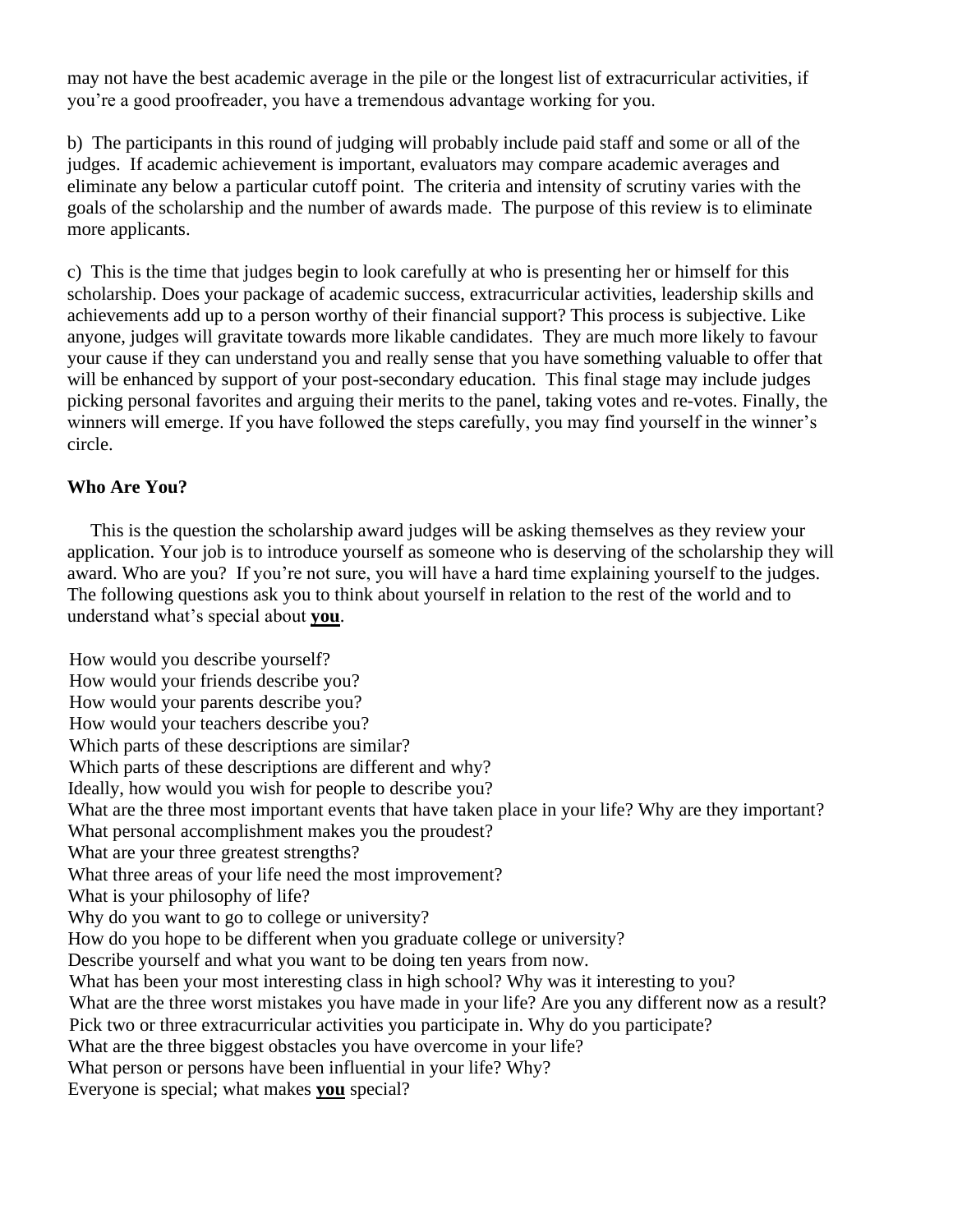#### **Preparing the Application**

 Filling out the scholarship application is a fact of life when seeking scholarships. Unfortunately, there is no generic form or format; each scholarship fund has its own methods and information needs. You should plan to spend several hours per scholarship application. This time will include gathering materials, filling out the application, preparing the package and potentially writing a short essay.

#### **The Scholarship Cover Letter**

 The application cover letter conveys the package from you to the funding organization. It is one more opportunity to demonstrate professionalism and knowledge of appropriate business etiquette. If possible, determine to whom the letter should be addressed. Be sure you have that individual's name and title spelled correctly. Avoid using either, "Dear Sir" or Dear Madam". In the body of the letter, express your pleasure at the opportunity to submit your application for the specific award you are seeking. It's always useful to add a sentence praising the work or the mission of the funding organization. Close the letter by expressing your enthusiasm for participating in the process and always thank the recipient for their time and consideration.

#### **Forms and Documents**

 The scholarship application form introduces you to the judges. You need to make that introduction as crisp and business-like as possible. Make copies of the application form so that you can create a working draft. Use that draft to complete the final application form. Type the application form if at all possible. Don't use fancy fonts; stick with standard business fonts like Times New Roman or Arial. Legibility and neatness are **extremely** important. Your application can be eliminated if it cannot be easily read.

 Put your name on every page of the application. Many funders prefer that applications be free of staples so they are easier to photocopy or distribute. That means there is the potential for parts of your application to become lost. Placing your name on every page gives your application a fighting chance of being put back together if a page or two gets waylaid during the process. Answer every question. If you don't believe that a question applies to you, don't leave it blank – it could be judged incomplete. Don't mark the question N/A, not applicable. The evaluators may have a different point of view on its applicability and can disqualify you for failing to complete the form. Instead, answer the question if you can. If the question is truly not applicable, write a sentence that describes your situation. For example, if the question is, "What is your military history?" it is preferable to write "I have never served in the military." rather than leave it blank or write N/A.

 **Check, check and re-check for typos**. Enlist help in this review as it is very hard to proofread your own material. Inevitably, your eye reads what you thought you wrote, not what actually made it onto the page. A fresh reader will catch the words that you missed and find the spelling problems.

 Remember, simple errors will remove you from the competition much more quickly than listing too few club activities. Even if you are not class valedictorian or community volunteer of the year or a survivor of some horrific circumstances with a heroic story to tell, you can still be in the finalist round by being sure you spelled the name of the scholarship fund correctly and attending to all of the other minor details that will make your application perfectly correct and therefore worthy of consideration.

 Place the requested documents in the package in the order that they are requested. This consistency makes it easier for evaluators to locate information. It's also simpler for you to check the documents against the list of requirements.

 When preparing the applications, follow the directions you are given. Make a complete copy of the application before you send it. Don't skip the transcript or the financial aid statement because you know those are included; it is always important to have a **complete** record of everything you send the funder in exactly the form it was received by the funder. Use an envelope that will hold your application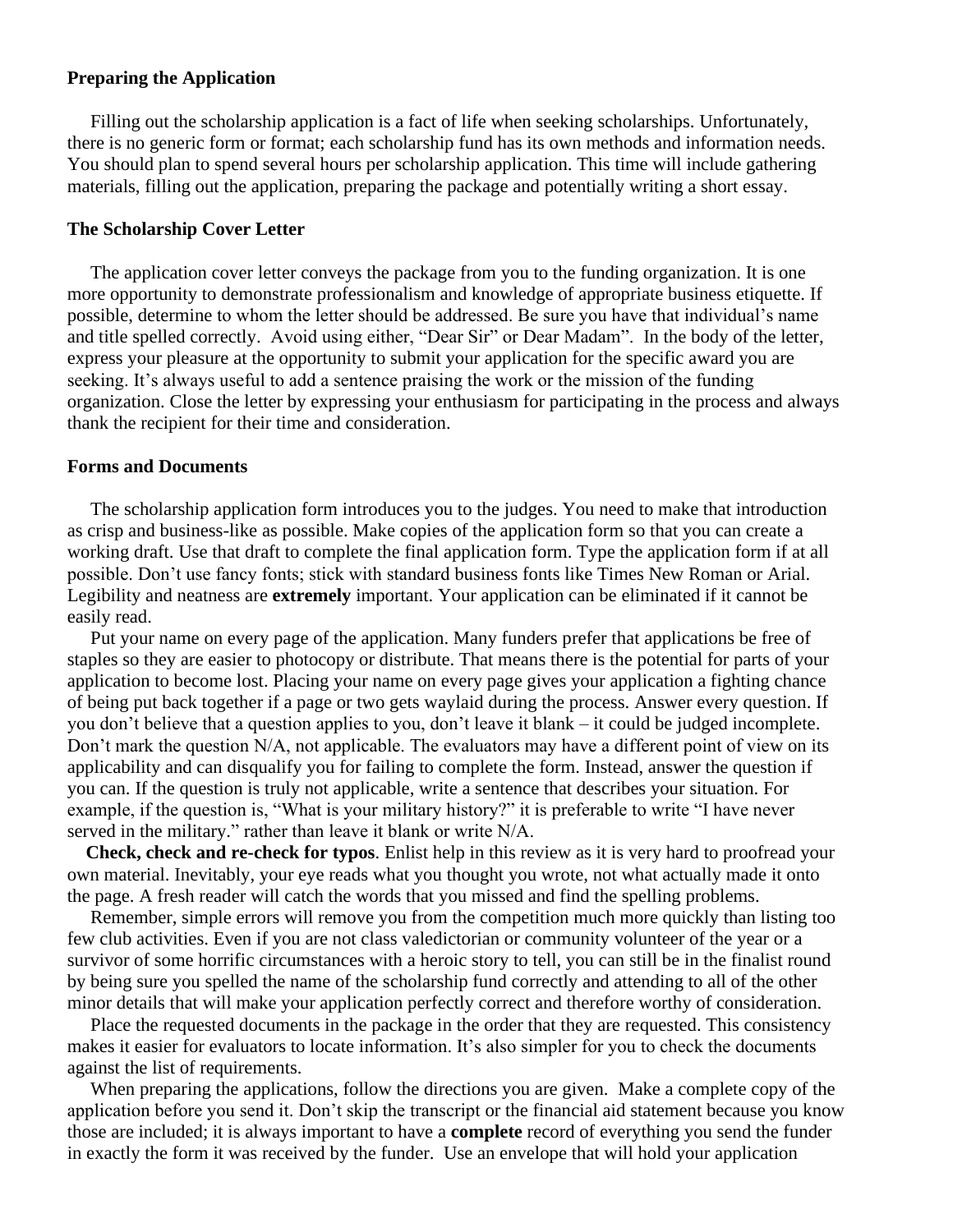without folding it. As a matter of presentation, the application will look better without creases. Send the application "return receipt requested" or use a delivery service like FedEx that allows you to track the package's path and verify who signed for it. In this way you will have proof that the application was received by the organization. If you do not receive verification within the appropriate length of time, follow up. You won't have a chance at the scholarship if the application never makes it to the in-box.

## **The Scholarship Essay**

 This can be the most anxiety-producing part of the application process. Many people struggle with the writing process. Getting started is sometimes the most difficult part of writing for professional writers, let alone scholarship hopefuls. Never start writing without doing a couple of things first:

## *Analyze the Question or Topic*

- Write down the essay question. How many parts does it have? Does the question suggest a structure or order, such as first describe your role in… then tell why it had the following effect… and what you learned from it….
- Do you have to do research first or is this a question that is strictly about you that will come from an analysis of yourself?
- Why have the judges asked this question or posed this topic? Recognizing that all essays are about you, how are the judges planning to get to know you through this essay?

## *Analyze the Organization*

- What is this scholarship about? Who founded it? What is the mission of the organization? Why are they providing scholarship money? Who are the judges? What special points of view do they bring to the judging?
- How do you find out this information? Usually, you can find a great deal of background from the scholarship website or the printed material provided by the scholarship group.

### *Create Goals for the Writing*

Depending on the award and the personal circumstances, a goal of the essay might be to demonstrate a commitment to succeed despite unstable family circumstances such as living in a variety of foster homes, or, using a different approach, a conscious choice to forego balance between academics and family life to pursue a passion for learning about gene mapping in order to search for a cure for the multiple sclerosis that has made a family member an invalid.

### *Develop a Theme*

If the theme of your essay is not immediately clear, break down the work by establishing a set of goals based upon your understanding of the essay's intent, the mission of the funding organization, etc. These goals may lead you to one or more themes for your essay.

### *Outline Your Response*

Many people write by beginning anywhere with a free flow of ideas that they then mold into an appropriate order. That can work; you can occasionally start a project by writing down random thoughts. However, it is recommended that you try very hard to approach your essay by writing an outline of what you want to say. The outline will assure that you have the right order and that you will cover all of the points you want to cover.

### *It's Time to Write*

Now it's time to fill in that outline and tell your story. You already have the basics - a theme in mind, a set of goals to meet, and an outline to work from.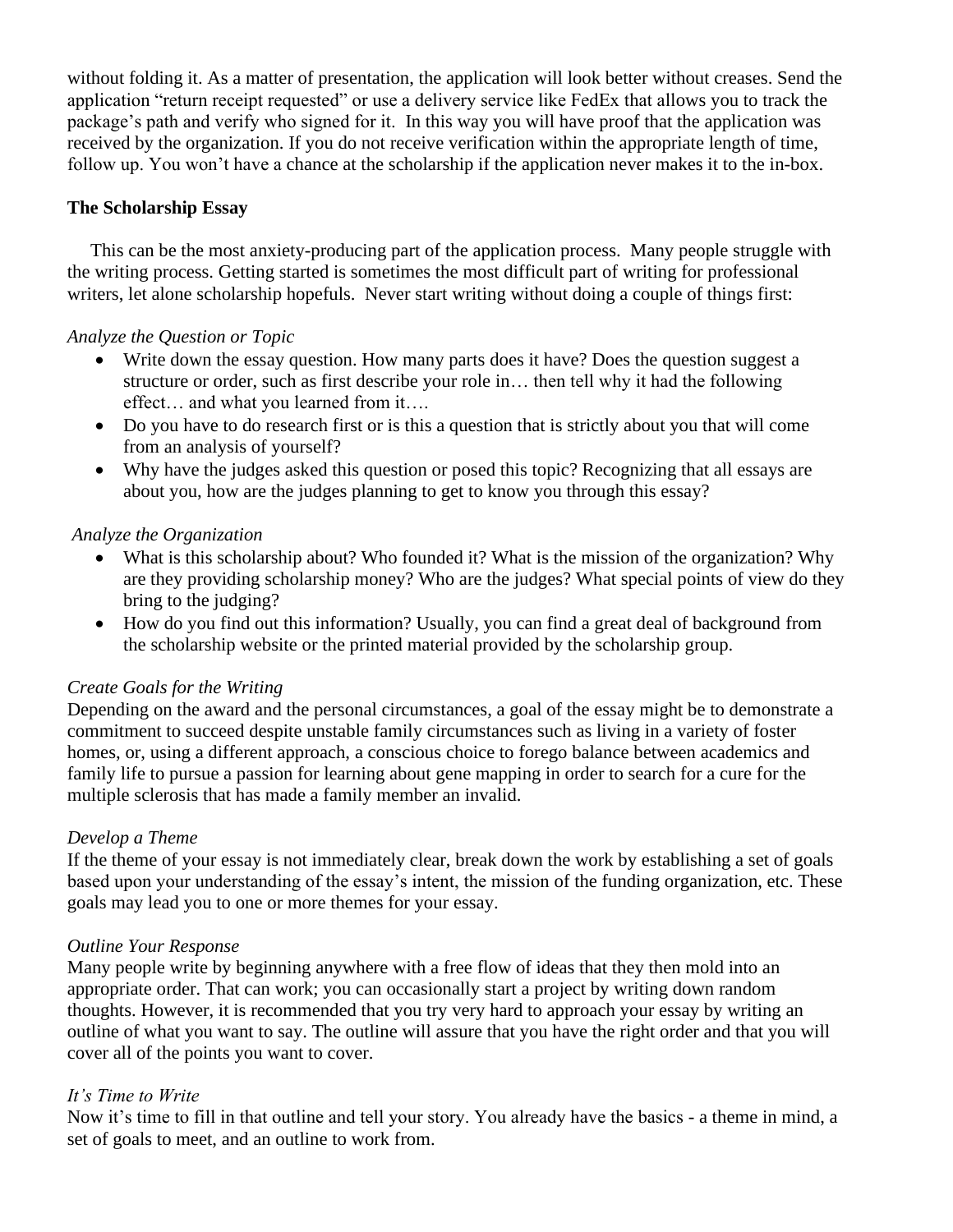## *It's Time to Re-Write*

You must follow this step because this is not an e-mail or a last minute book report; it's a ticket to money, if you do it right.

## *Show, Don't Tell.*

Go back through your essay. In every sentence where you have *told* the judges something, is there a way to *show* by example? Consider the following.

- *My family does not have a lot of money. I worked my way through high school at Wal-Mart.* This is a good piece of information to share. However, the message can be made more vivid by sharing more detail.
- *My family does not have a lot of money. I worked at the local Wal-Mart most evenings and did my homework on the bus ride home or after work.*  Much better. Now the judges know that you were very busy and can feel the squeeze of needing to earn money and still get your school work done.

## *Present Tense, if Possible*

The present tense allows people to live the information with you. It's not always possible, but it's a great strategy when it can work.

## *Make the Introduction Inviting*

The introduction invites your reader to keep going. This is not the place to summarize – why read the rest if you get the picture in the first paragraph? Instead, encourage the next step. How? Use emotion, raise a question, or create surprise with a surprising fact. Here is a possible opening for a discussion of a student's work with a literacy program.

• *I am a literacy volunteer. I did not decide to do this work because studies report that 21% of adults (over 40 million) in this country are functionally illiterate or because 43% of people with reading deficiencies live in poverty or even because 70% of people with reading deficiencies have no job or only a part time job. My reason for becoming a literacy volunteer was much simpler. My Dad couldn't read.* 

The reader will be hooked. One might not really have known how bad the literacy problem is but, now the reader will want to know if this person was able to teach her Dad to read and how this person, with an illiterate parent, made it to the point of applying for a scholarship and heading for college or university.

# *Create Workable Transitions*

The trick is to show your reader where they are going next and why it's a logical next step. Try not to use standard transitional phrases like, "Secondly" or "As a consequence". Try repeating the prior thought and connecting to the next task. For example, "Once I learned how to scale rocks on the artificial rock face, I needed to try out my skills on a real mountain."

## *A Compelling Conclusion*

As in the introduction, don't summarize. Essays are too short to need a review at the conclusion. Instead, re-emphasize the main point or circle back to the beginning and tie the loop. Consider the literacy introduction. The body of the essay should have been about the student, her efforts as a volunteer, her feelings about the difficulties faced by those who can't read, her recognition of the gift that reading is and her decision to pursue a teaching career as a result of her experience. This story begs for a conclusion that answers the question, "Did her Dad learn to read?"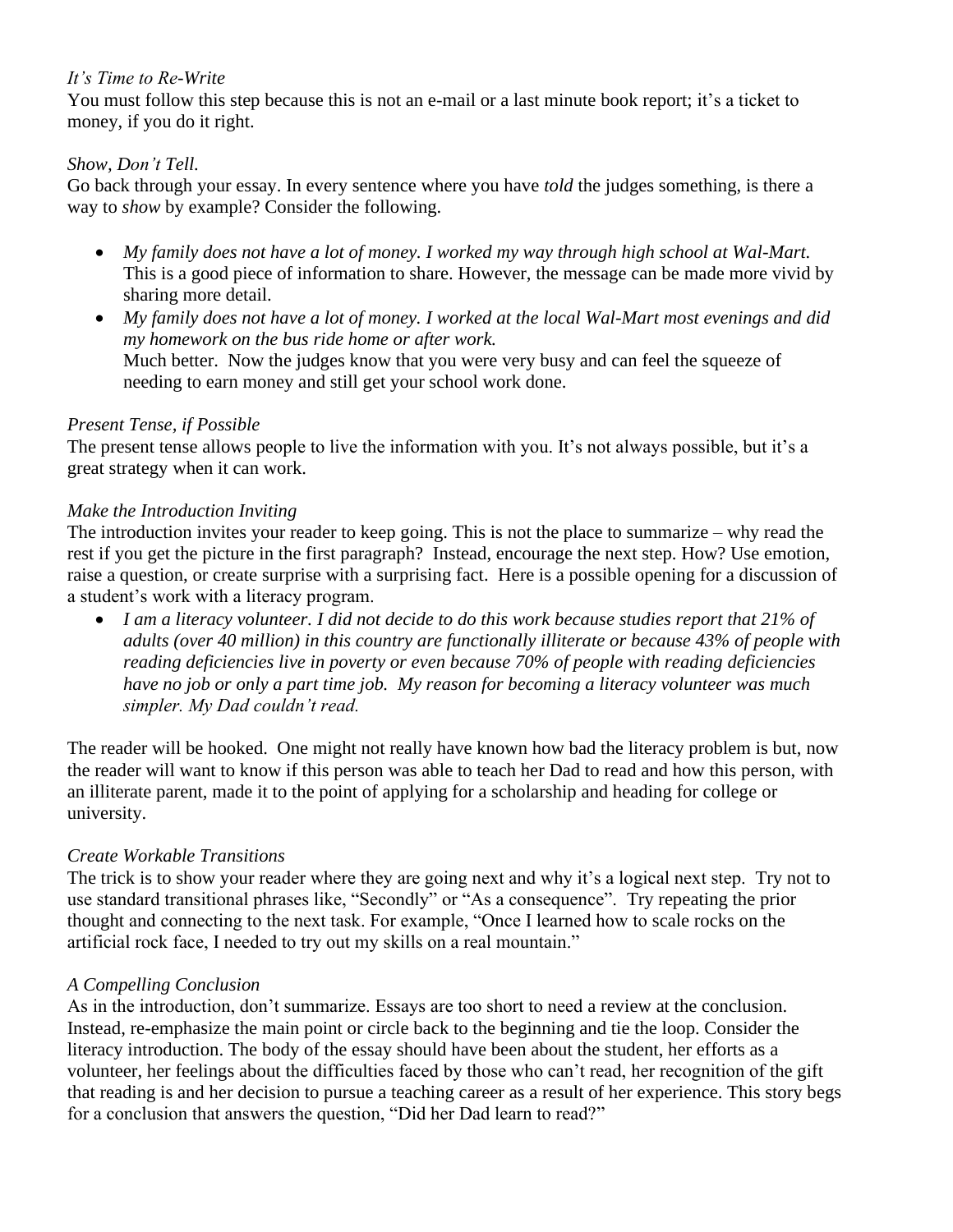## *Take a Breather*

After you write and revise your essay, you need to take a break from it so that you can return with a fresh set of eyes. It's amazing how the sparkling prose you thought you wrote turns out to need a lot more work once you've gotten a little distance. Even more amazing is the realization that some of your writing is actually much better than you expected, now that you've followed some very standard writing rules.

### *\*\* Use Outside Readers*

Ask people to read your essay and help you with honest feedback. Ask them what they liked most and least. Ask if the essay is written in a logical fashion with reasoning that is supported by examples or other proof. Ask your readers to correct typos, grammar, etc. Every new pair of eyes helps.

#### *Congratulate Yourself*

The essay is by far the most difficult part of the application. You have overcome the biggest obstacle to applying for a scholarship.

#### **Letters of Recommendation**

 Letters of recommendation show that people in your life respect your skills and accomplishments and are willing to say so in writing and sign their names.

#### **Who Should You Ask?**

 First of all, the person who writes a recommendation for you should be someone who knows you relatively well. That doesn't mean that only long time associates qualify. It does mean that the recommender has had enough interaction with you to give a genuine assessment of your skills and achievements.

 The people you choose to write recommendations must have the ability to write well. These letters are very influential in your case for a scholarship and you need to be sure that your recommenders can translate their thoughts about you into writing. Try to select the best writers available to you.

 It is also very important that your recommenders can be relied upon to produce the necessary letters in the right timeframe. There is no way to be sure on this point but it's sensible to avoid people who have the reputation of missing deadlines or being procrastinators.

 Where do you find people to write recommendations for you? Consider teachers in classes where you did well, athletic coaches, club advisors, volunteer work supervisors, employers, religious leaders, friends of the family who are familiar with you and hold a position that lends credibility to the recommendation such as the family's attorney, your doctor or a local businessman.

### **Analyze Your Need for Letters**

 Once you know which scholarships you will be applying for, review any directions for the letters of recommendation, i.e., some applications will ask that the letters of recommendation address specific topics, while others will simply ask for letters. The goal of your review is to determine where you may be able to use the same letter of recommendation for multiple applications. Be sure that each letter of recommendation is addressed to a specific individual or at least to a specific scholarship fund.

### **Requesting a Letter of Recommendation**

 First and foremost, please recognize that writing a letter of recommendation is not a simple task. You will be asking someone to work hard on a good letter that will represent you well. Approach your potential letter writers with humility and acknowledge upfront the commitment you are requesting and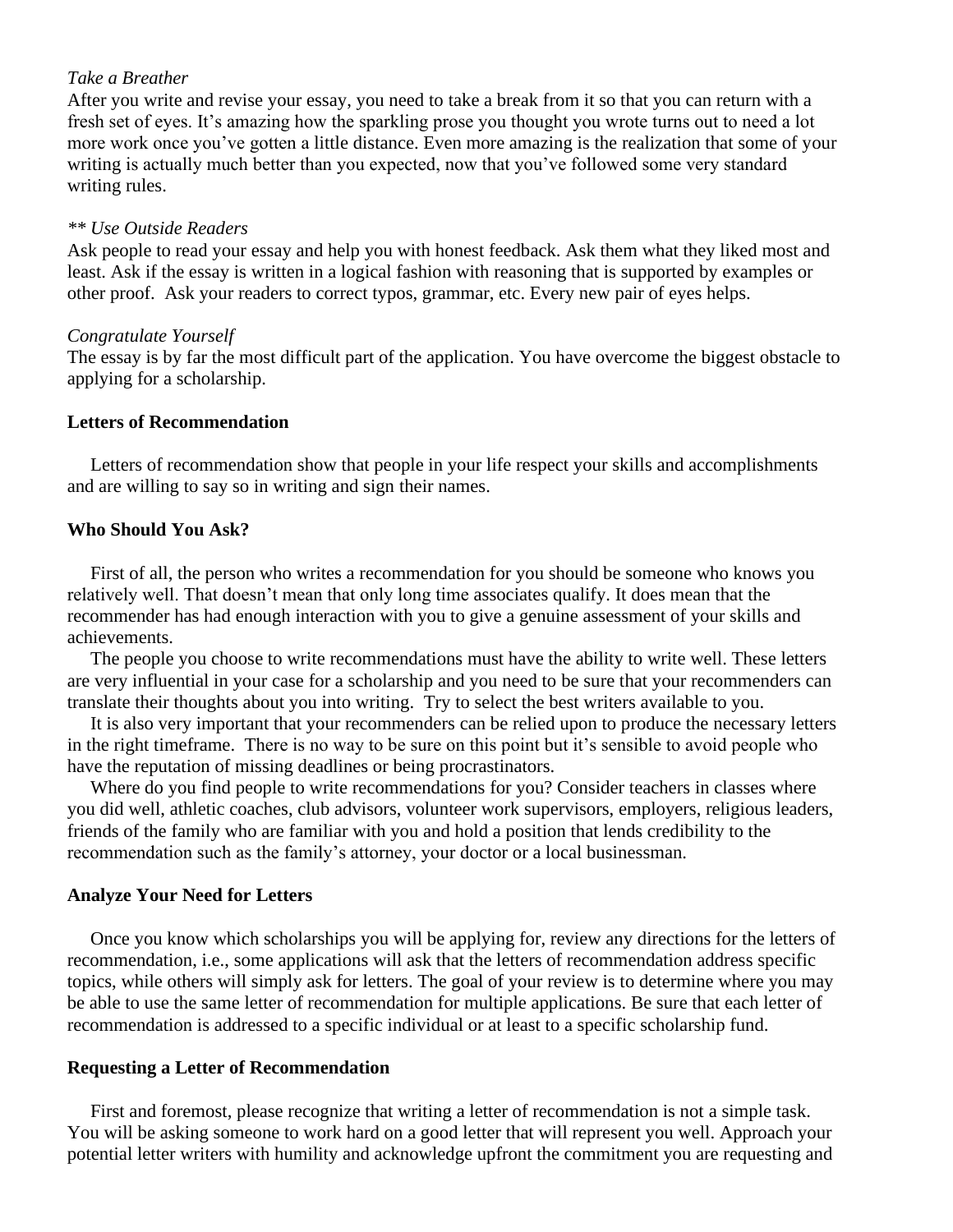your appreciation for their help. Offer to make the job as easy as possible for them by doing some or all of the following things:

Provide all the information your letter writer will need. Make sure that she or he has a written explanation of the topics to be covered in the application.

Provide a list of your extracurricular activities and volunteer contributions.

Provide a copy of one of your essays so the writer has a sense of your approach to the application process and gains a bit more insight into your life.

 Give your letter writers as much lead time as possible. It is very likely that some of your letter writers have been asked to provide recommendations for others as well. Asking and providing materials early gives you the best chance of getting your recommendation letter on time. Check in with your letter writer at some point in the process to be sure she or he has everything needed. This check is both a supportive touch and also allows you to politely jog the writer's memory and be sure your letter is in the works. Be sure to ask that the writer use official letterhead if possible. After you receive the letter, write a note of appreciation. Writers of letters of recommendation agree to do so out of their own enthusiasm for students going on to college or university and their admirable interest in being supportive. Let your letter writers know that you appreciate their help.

## **The Interview**

 Congratulations! If you have made it to the interview stage, you are a finalist, entering the last phase of evaluation. The face-to-face interview is an excellent way for the judges to get to know you and, particularly, assess your maturity, composure, performance under pressure, etc.

## **Preparation**

 It is impossible to predict what questions you may be asked in a personal interview but it is possible to prepare yourself by working out answers to some of the more common questions that get asked in interviews, whether for scholarships or employment. Write down the answers to these questions:

| What are your greatest strengths?                                    |
|----------------------------------------------------------------------|
| What are your career goals?                                          |
| Where do you see yourself in five years? Ten years?                  |
| Tell me about a personal achievement that makes you proud.           |
| [Tell me about a mistake that you made and what you learned from it. |
| Who has influenced your life and why?                                |
| Why would you be an excellent recipient of <u>scholarship</u> ?      |

These are the basics. Know these answers cold. Next, think specifically about the scholarship award that you are seeking. Be sure you are very well informed about the organization.

| What is the mission of the organization offering the award? |  |
|-------------------------------------------------------------|--|
| Who have they given the award to in the past and why?       |  |
| Who are the judges?                                         |  |
| What is it about your application that made you a finalist? |  |

 Use this information to develop responses that you may be able to introduce into the discussion to provide the content that you would like to be sure that the judges hear from you. Finally, prepare yourself to make a good impression. The judges will use the interview to get to know you better and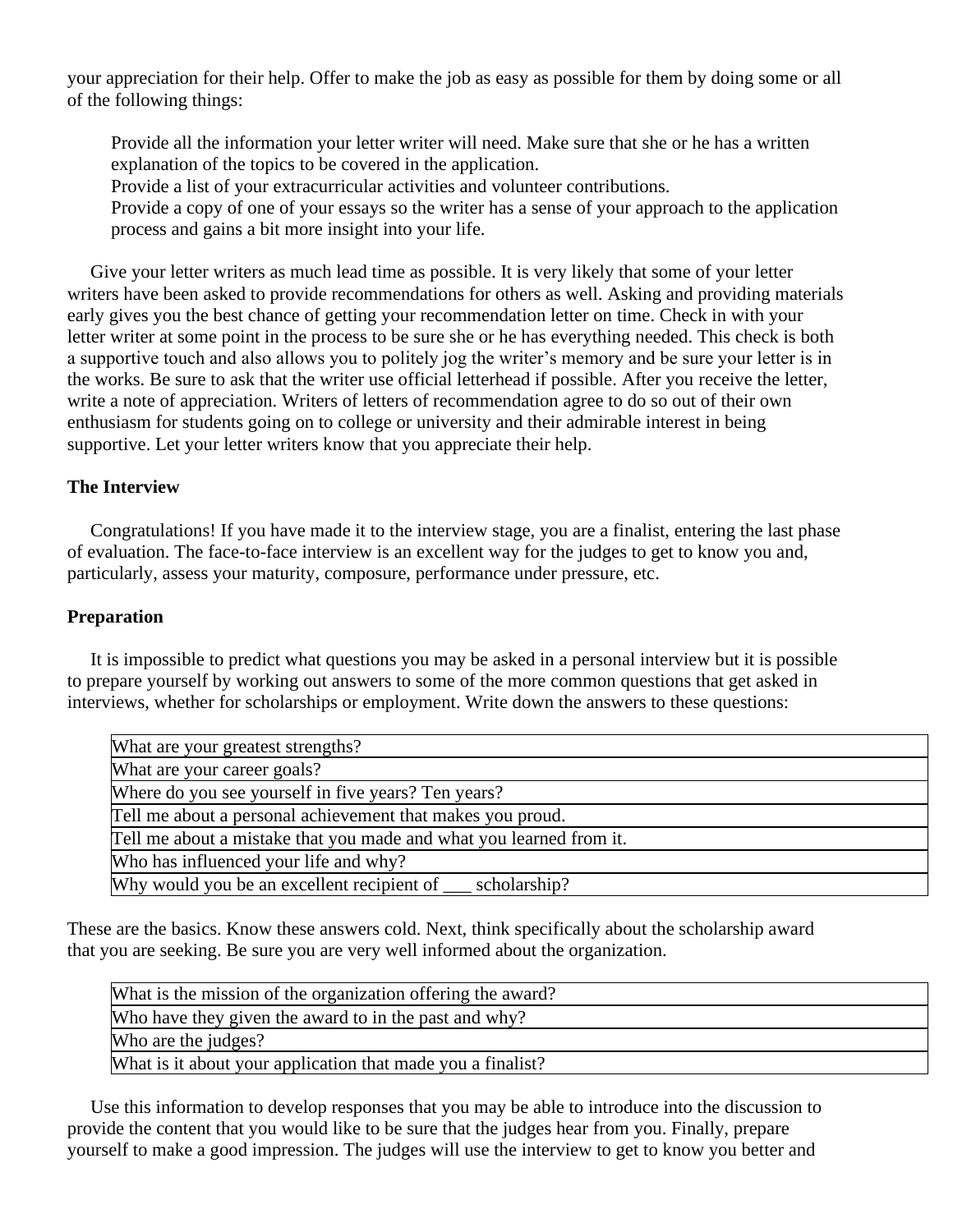you are working from the advantage that they are already supporters. Help them to help you have a great interview by being as genuinely pleased to be there as you can. Let your enthusiasm for your education show. The personal interview can be a wonderful experience if you can approach it as an opportunity rather than as a trial.

## **Scholarship Renewal**

 You did it! You won a scholarship. Your hard work has paid off. The final step is to be sure that you keep your scholarship in succeeding years.

## *Renew-ability*

Be sure you understand whether or not your scholarship is renewable. In some cases, scholarships can be renewed yearly for the entire four years. However, the renewal may not be automatic. You may need to apply again, demonstrate financial need again, provide tuition bill copies and/or meet other criteria to receive a renewed award.

## *Ongoing Eligibility*

You must also understand the terms of your scholarship. You don't want to lose funding by failing to provide a progress report or not carrying the necessary course load. Here are some of the issues to fully understand:

• Athletic participation

Athletic scholarships usually require that you play the sport for which the award was granted. Be sure you understand what will happen if an injury takes you out of play for a season or you are barred from playing due to academic probation.

• Field of Study

If you received an award based upon study in a particular field and you make a decision to change majors, you may lose the award. Be sure you understand the consequences of decisions about course of study so that you can prepare for any loss of funding.

• Academic Progress

Your scholarship may require that you maintain a minimum academic average and/or make satisfactory progress toward a degree. Be sure you understand the impact of taking a lighter course load, skipping a semester, or failing to maintain a satisfactory academic average.

• Choice of School

If the award is tied to attendance at a specific school, you will lose the scholarship if you choose to transfer.

## **Filing New Applications**

Scholarship support drops off considerably after first year for the following reasons:

- 1. Once students are in college or university, they do not tend to apply for scholarships in succeeding years.
- 2. A number of scholarships are for the first year only.
- 3. Students who have renewable scholarships fail to re-apply.

It is certainly possible to continue to apply for scholarships throughout your post-secondary educational career. The same organization and efficiency is required each year to determine which awards to apply for, gather the appropriate materials and assemble complete packages in the right timeframe.